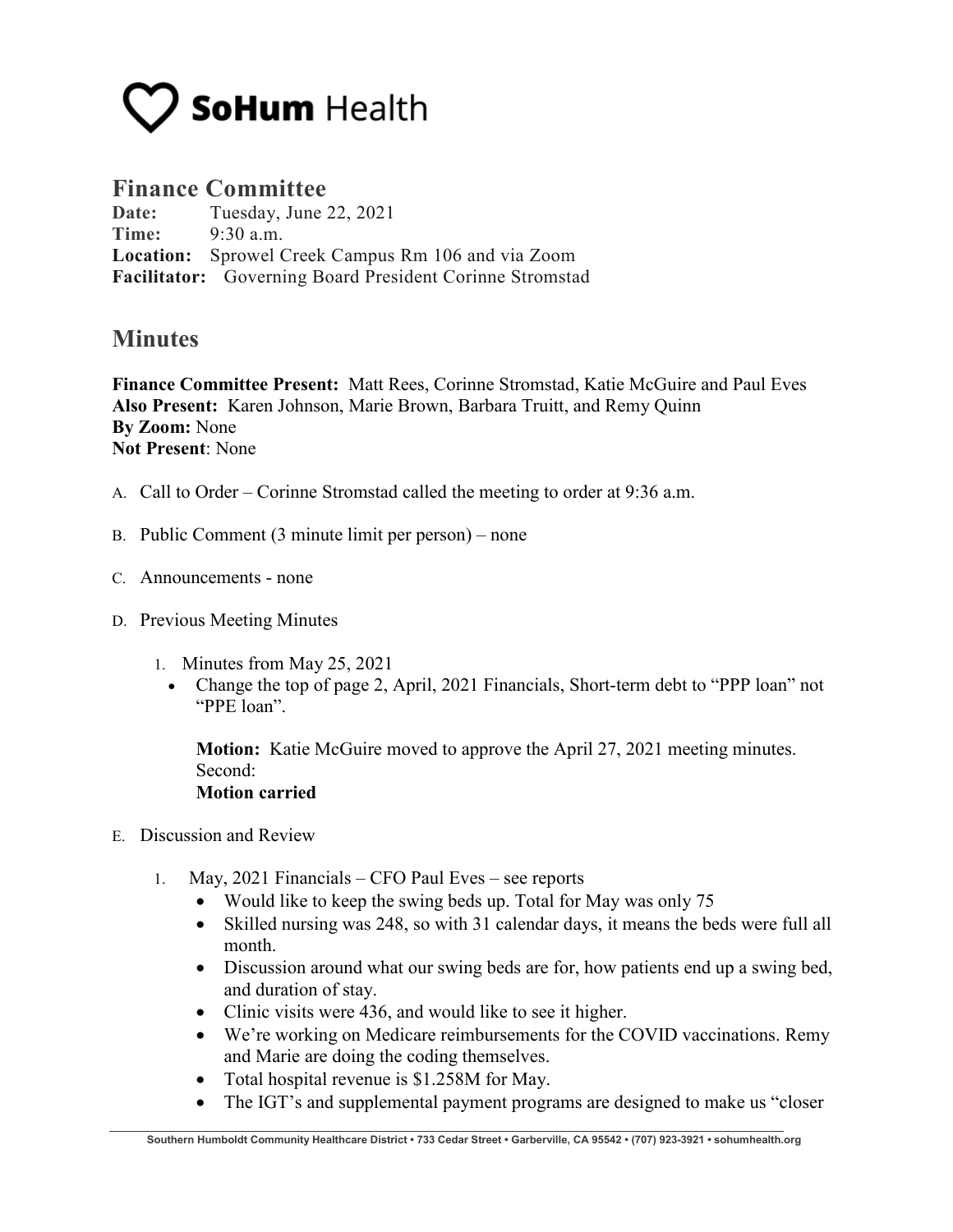to whole" for Medicare payments due to our size, so they've been moved up to Contractual allowances.

- In April we made a deposit of \$1.8M for 2020 rate range, and last week we received a check for \$5.4M.
- LAIF Local Agency Investment Fund something the state of California set up approximately 40 years ago. Only the state, counties, municipalities and special districts can invest in it.
- Prepaid expenses and deposits, \$2.4M, includes the \$1.8M for the 2020 rate range.
- No long-term debt, only short-term debt.
- Medicare Contingency was sent to us by DHHS last May (2020). We have to report how we used it, so we didn't list it as income since we may have to pay some of it back due to frequent changes to the reporting requirements. For funds received by 6/30/2020, must be expended by 6/30/2021, and we have to report by 9/30/2021.
	- (a) Paul has been working for months to account for the expenditures related to COVID and some of the \$2M has not been expended, so either we pay it back or spend it by 6/30/2021.
- The retail pharmacy is not cost reimbursed, so separate accounting is being kept. Paul is working with our CPA's.

**Motion:** Katie McGuire moved to approve the May, 2021 Financial Statements and share with the Governing Board. Second: None **Motion carried**

- 2. May Revenue Cycle Reports Marie Brown see reports
	- May closed at 73.1 AR days or \$3.0M in Gross AR
	- Cash collections came in low at 82% of April's net revenue, or \$757K. This will consistently be lower due to Medicare from here on out.
	- Third Party Aging decreased by \$77K, down to 18.2%
	- Unbilled AR decreased to 5.2 days.
		- (a) Centauri Report See report the report continues to look better and better as we send more data to them.
		- (b) Denials Report See report.
- 3. May HRG Reports Remy Quinn see report
	- The encounters that are aged, especially the Medi-Cal balances. Those are due to, in large part, treatment authorizations that we've been working on for months. We submit what they need, then its 30 days before they respond, making the process very slow. We have about \$100K we can't bill right now due to this authorization issue.
	- Refunds continue to be processed. We started with 250, now down to 112.